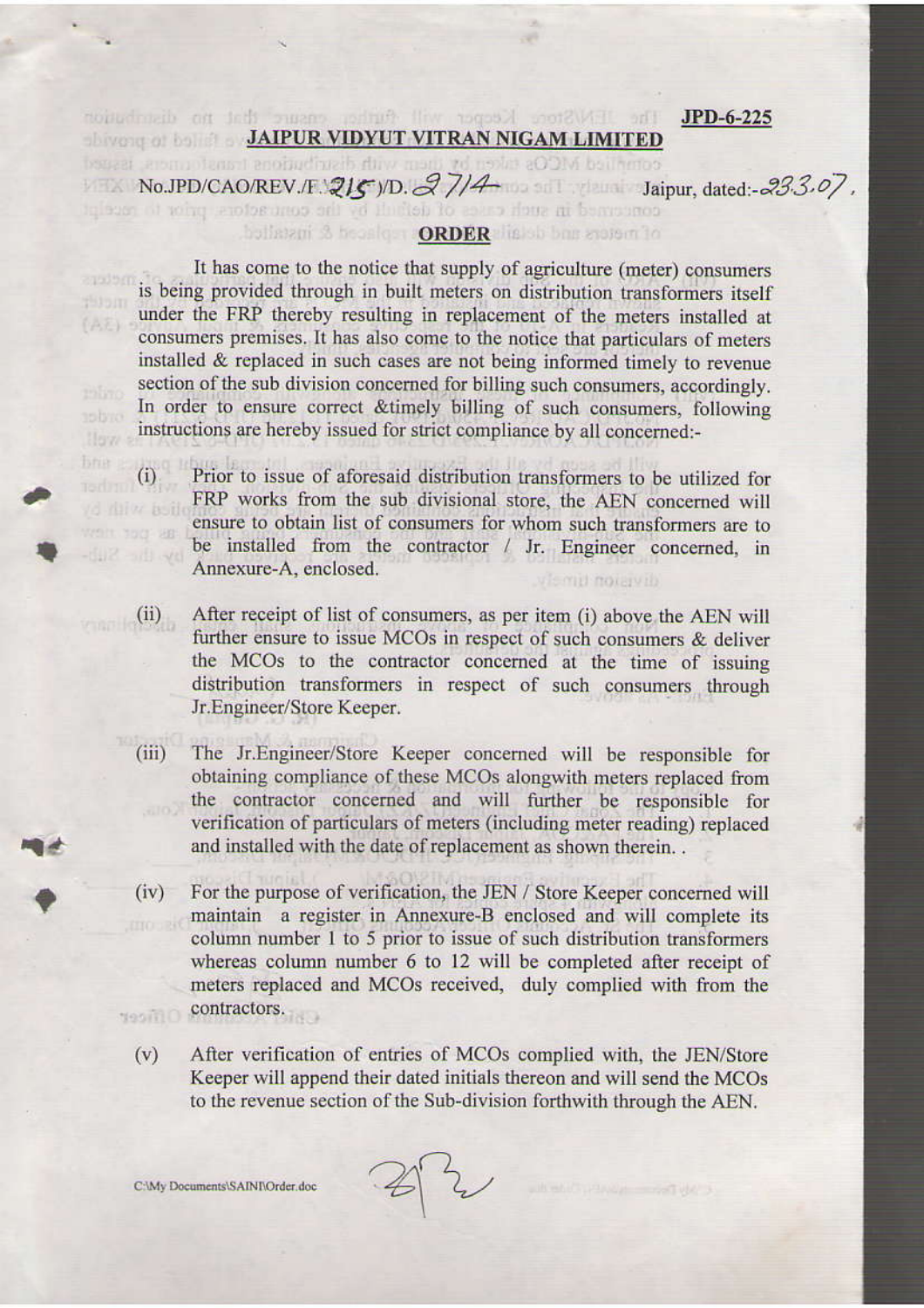$\circ$  (vi) The JEN/Store Keeper will further ensure that no distribution transformers are issued to such contractors who have failed to provide complied MCOs taken by them with distributions transformers, issued a-fashab previously. The contractors bills shall not be verified by the AEN/XEN concerned in such cases of default by the contractors, prior to receipt of meters and details of meters replaced & installed.

ARO of the Sub division will also ensure that particulars of meters shown replaced and installed in the MCOs are recorded by the meter Readers in A-10 of the respective consumers & input Advice (3A) **Eastbarr to ST** thereof are sent to computer agencies, timely.

 $(viii)$ Compliance of these instructions alongwith compliance of order No.JPD/CAO/Rev./F.450/d.1901 dated 11.12.06 (JPD-6/211) & order No.JPD/CAO/Rev./F.295/D.2346 dated 13.2.07 (JPD-6/219A) as well, will be seen by all the Executive Engineers, Internal audit parties and uni box fine the Inspecting Officers visiting the Sub-division. They will further live Barra ensure that instructions contained therein are being complied with by of out another the Sub-divisional staff and the consumers being billed as per new Болтоал meters installed & replaced meters are received back by the Subdivision timely.

**Iliv VIIIA** on Non compliance of above instructions shall entail disciplinary proceedings against the defaulters.

Encl:- As above.

4.

to sidichartest ad livr parasamos

 $(vii)$ 

ta bellaterri

s itself

eniwol

(R. G. Gupta) Chairman & Managing Director

mul

Copy to the following for information & necessary action:-

1. The Zonal Chief Engineer(JZ/KZ), Jaipur Discom, Jaipur/Kota. **150110**  $\overline{2}$ 

The FA&COA, Jaipur Discom, Jaipur.

 $3.$ The Supdtg. Engineer(JCC/JPDC/O&M), Jaipur Discom,

The Executive Engineer(MIS/O&M/ ), Jaipur Discom, llivy bombon alongwith 4 spare copies for AEN's.

ali stolgmob<br>araunolenen d The Sr. Accounts Officer/Accounts Officer( ), Jaipur Discom,

na number 6 to 12 will be completed niter receipt of and mort dily ballqmaa vins havis an aCOM bas L 29 22

**Chief Accounts Officer** 

After verification of crimes of MCOs complied with, the HAMStore  $(1, 1)$ Keeper will appear that dated initials therein and will send the MCOs. to the revenue section of the Sub-divid-more further through the AIM.

C:\My Documents\SAINI\Order.doc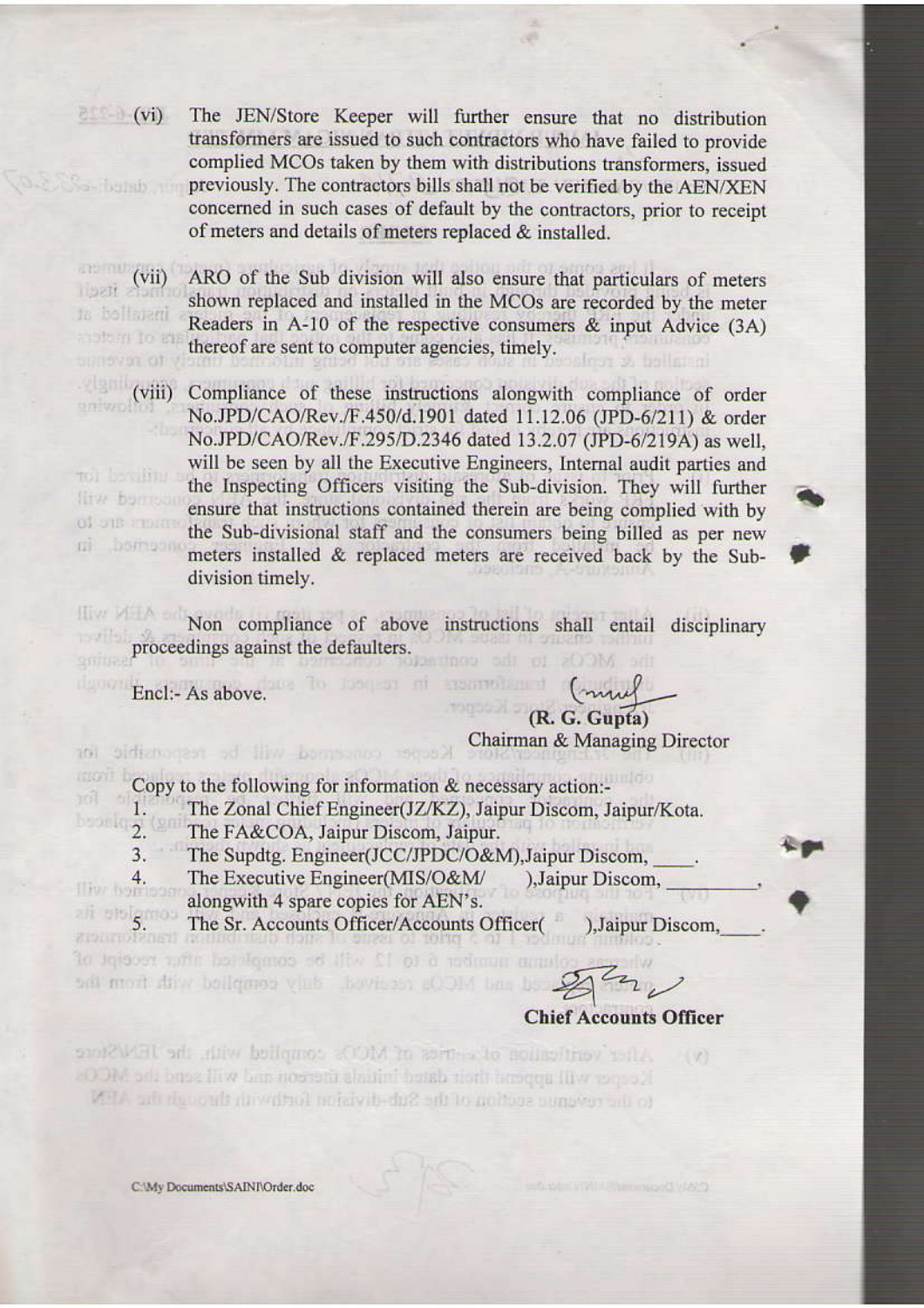Annexure-A

## List of consumers requiring MCOs for installation<br>of Distribution Transformers(DT) with in built metes

| $S.No.$ A/c No. | Name & address of consumers | Village/Locality |
|-----------------|-----------------------------|------------------|
|                 |                             |                  |

Signature of contractor/Junior Engineer